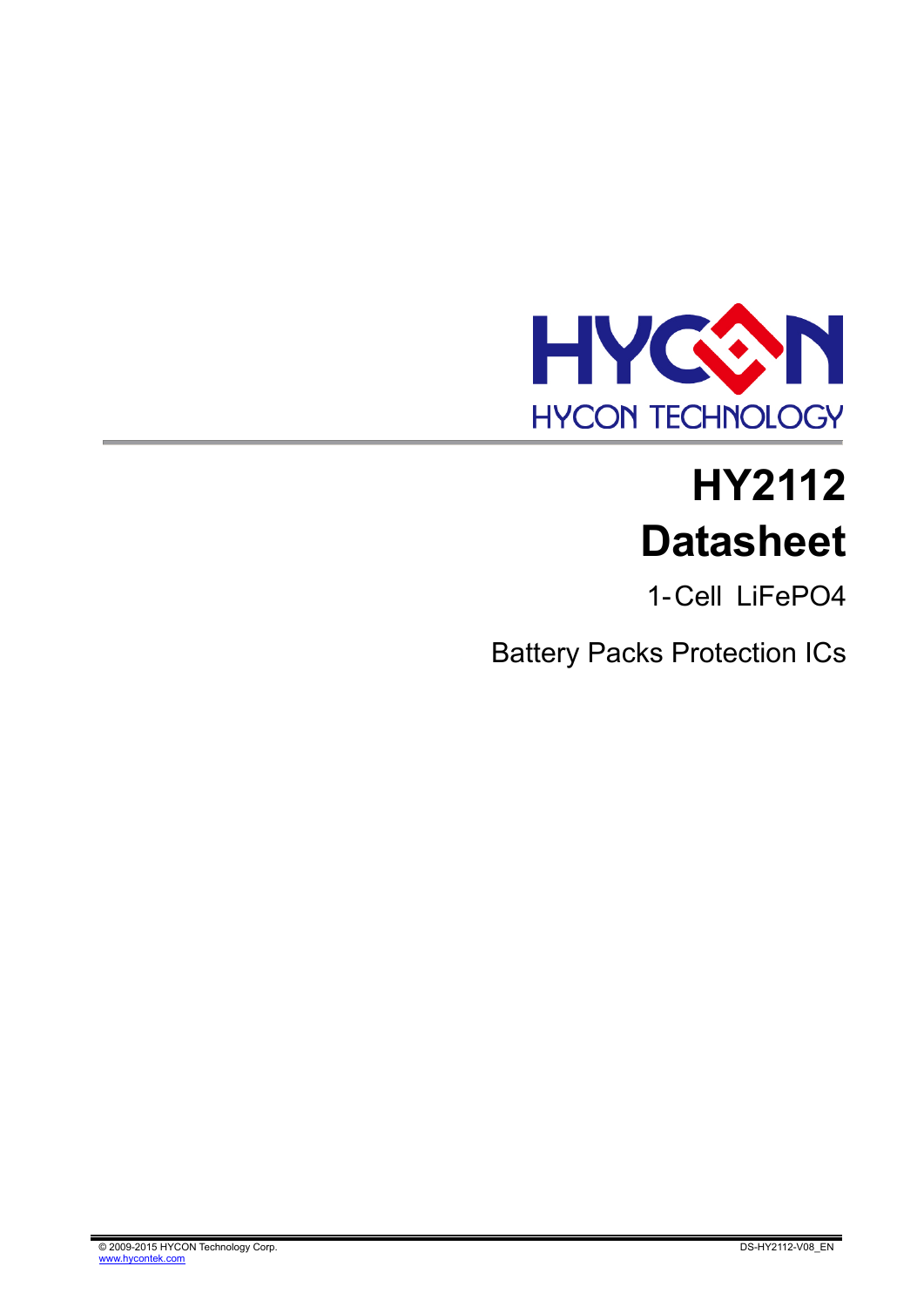

# **Table of Contents**

| $\mathbf{1}$ .  |  |
|-----------------|--|
| 2.              |  |
| З.              |  |
| 4.              |  |
| 5.              |  |
| 6.              |  |
| 7.              |  |
| 8.              |  |
| 9.              |  |
| 9.1.            |  |
| 9.2.            |  |
| 10 <sub>1</sub> |  |
| 11.             |  |
| 11.1.           |  |
| 11.2.           |  |
| 11.3.           |  |
| 11.4.           |  |
| 11.5.           |  |
| 11.6.           |  |
| 11.7.           |  |
| 12.             |  |
| 12.1.           |  |
|                 |  |
| 13.1.           |  |
| 13.2.           |  |
|                 |  |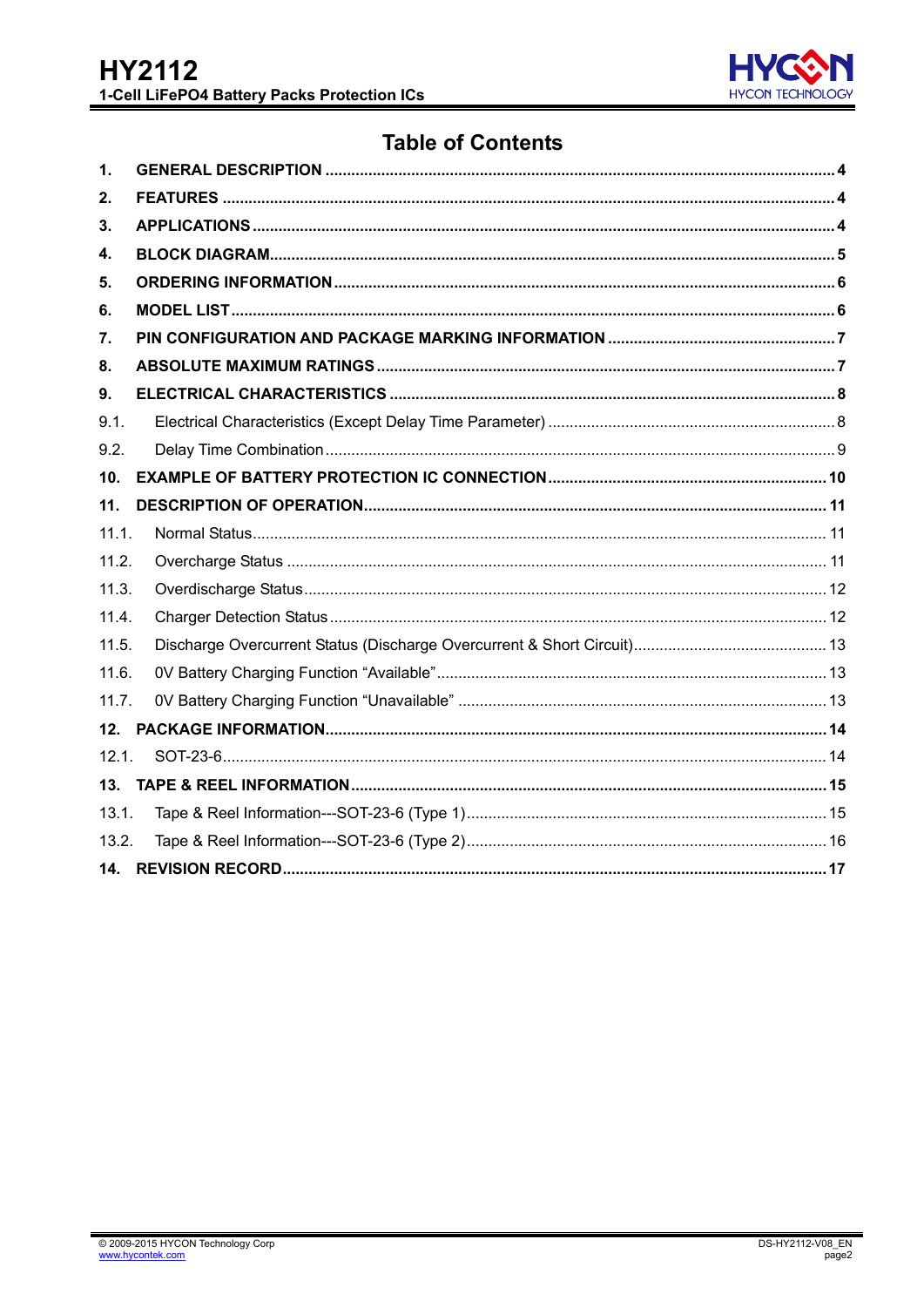

#### Attention:

- 1. HYCON Technology Corp. reserves the right to change the content of this datasheet without further notice. For most up-to-date information, please constantly visit our website: [http://www.hycontek.com](http://www.hycontek.com/) .
- 2. HYCON Technology Corp. is not responsible for problems caused by figures or application circuits narrated herein whose related industrial properties belong to third parties.
- 3. Specifications of any HYCON Technology Corp. products detailed or contained herein stipulate the performance, characteristics, and functions of the specified products in the independent state. We does not guarantee of the performance, characteristics, and functions of the specified products as placed in the customer's products or equipment. Constant and sufficient verification and evaluation is highly advised.
- 4. Please note the operating conditions of input voltage, output voltage and load current and ensure the IC internal power consumption does not exceed that of package tolerance. HYCON Technology Corp. assumes no responsibility for equipment failures that resulted from using products at values that exceed, even momentarily, rated values listed in products specifications of HYCON products specified herein.
- 5. Notwithstanding this product has built-in ESD protection circuit, please do not exert excessive static electricity to protection circuit.
- 6. Products specified or contained herein cannot be employed in applications which require extremely .high levels of reliability, such as device or equipment affecting the human body, health/medical equipments, security systems, or any apparatus installed in aircrafts and other vehicles.
- 7. Despite the fact that HYCON Technology Corp. endeavors to enhance product quality as well as reliability in every possible way, failure or malfunction of semiconductor products may happen. Hence, users are strongly recommended to comply with safety design including redundancy and fire-precaution equipments to prevent any accidents and fires that may follow.
- 8. Use of the information described herein for other purposes and/or reproduction or copying without the permission of HYCON Technology Corp. is strictly prohibited.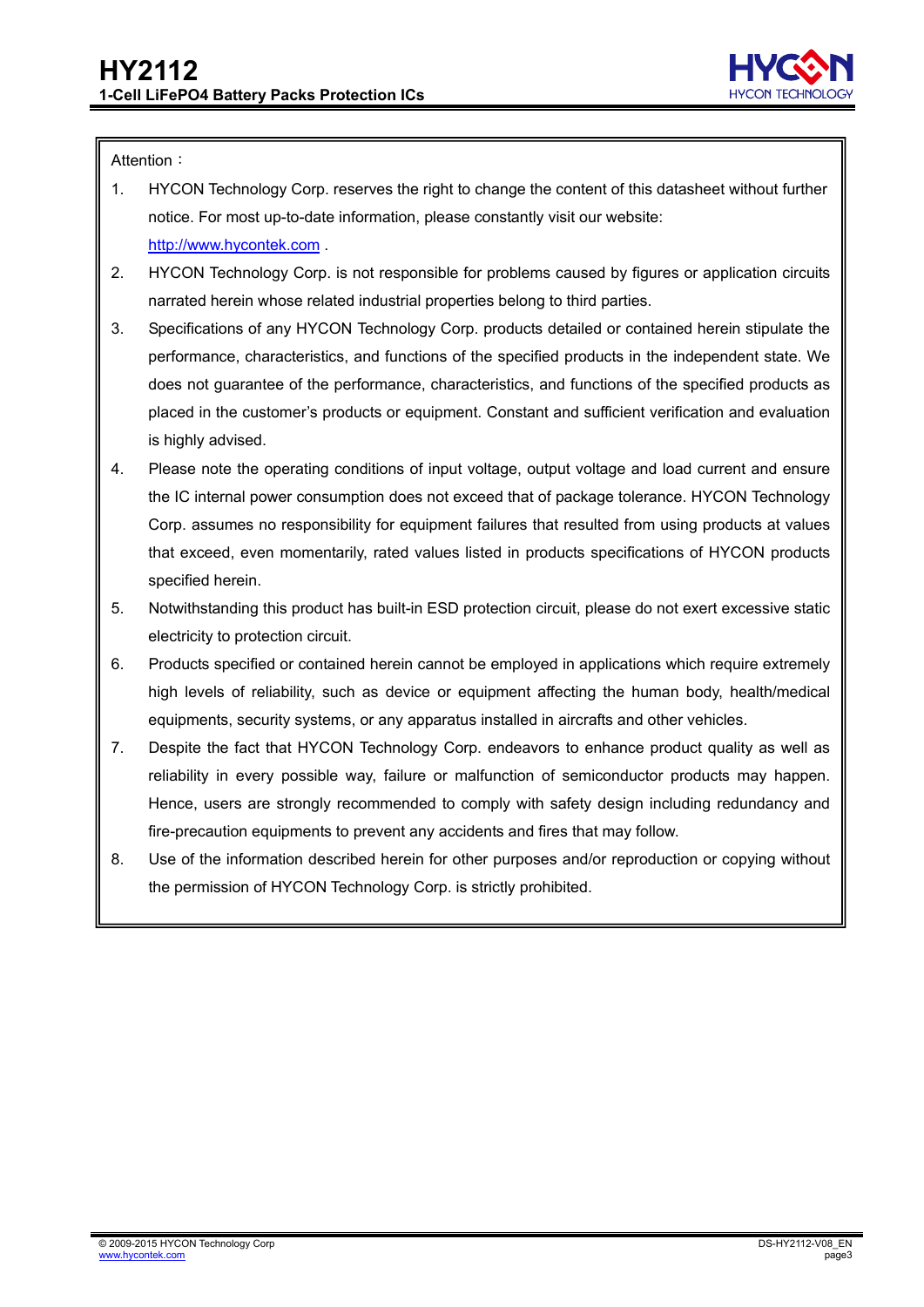page4

# <span id="page-3-0"></span>**1. General Description**

The series of **HY2112** ICs is best created for single-cell LiFePO4 rechargeable battery protection and it also comprises high-accuracy voltage detectors and delay circuits.

These ICs are suitable for protecting single-cell rechargeable LiFePO4 battery packs against the problems of overcharge, overdischarge and overcurrent.

# <span id="page-3-1"></span>**2. Features**

The features that whole series of HY2112 comprised are as follows:

(1) High-accuracy voltage detection circuit

- Overcharge detection voltage 3.600 to 4.000V Accuracy: ±25mV
- Overcharge release voltage 3.400 to 4.000V Accuracy: ±50mV
- Overdischarge detection voltage 1.8 to 2.2V Accuracy: ±50mV
- Overdischarge release voltage 1.8 to 2.4V Accuracy: ±50mV
- Discharge overcurrent detection voltage (by option) Accuracy: ±15mV
- Charge overcurrent detection voltage (by option)
- Short-circuiting detection voltage 0.85V (fixed) Accuracy ±300mV
- (2)Delay times are generated by an internal circuit (external capacitors are unnecessary).
- (3) Low current consumption
	- Operation mode 3.0µA typ., 6.0µA max. (VDD=3.2V)
	- Ultra low power-down current at 0.1μA max.
- (4) High-withstanding-voltage device is used for charger connection pins
	- (CS pin and OC pin: Absolute maximum rating = 20 V)
- (5) 0 V battery charge function "available" / "unavailable" are selectable (See Model List)
- (6) Wide operation temperature range −40°C to +85°C
- (7) Small package SOT-23-6
- (8) The HY2112 series are Halogen-free, green package

# <span id="page-3-2"></span>**3. Applications**

● 1-cell LiFePO4 rechargeable battery packs



- 
- 
- 
- 
-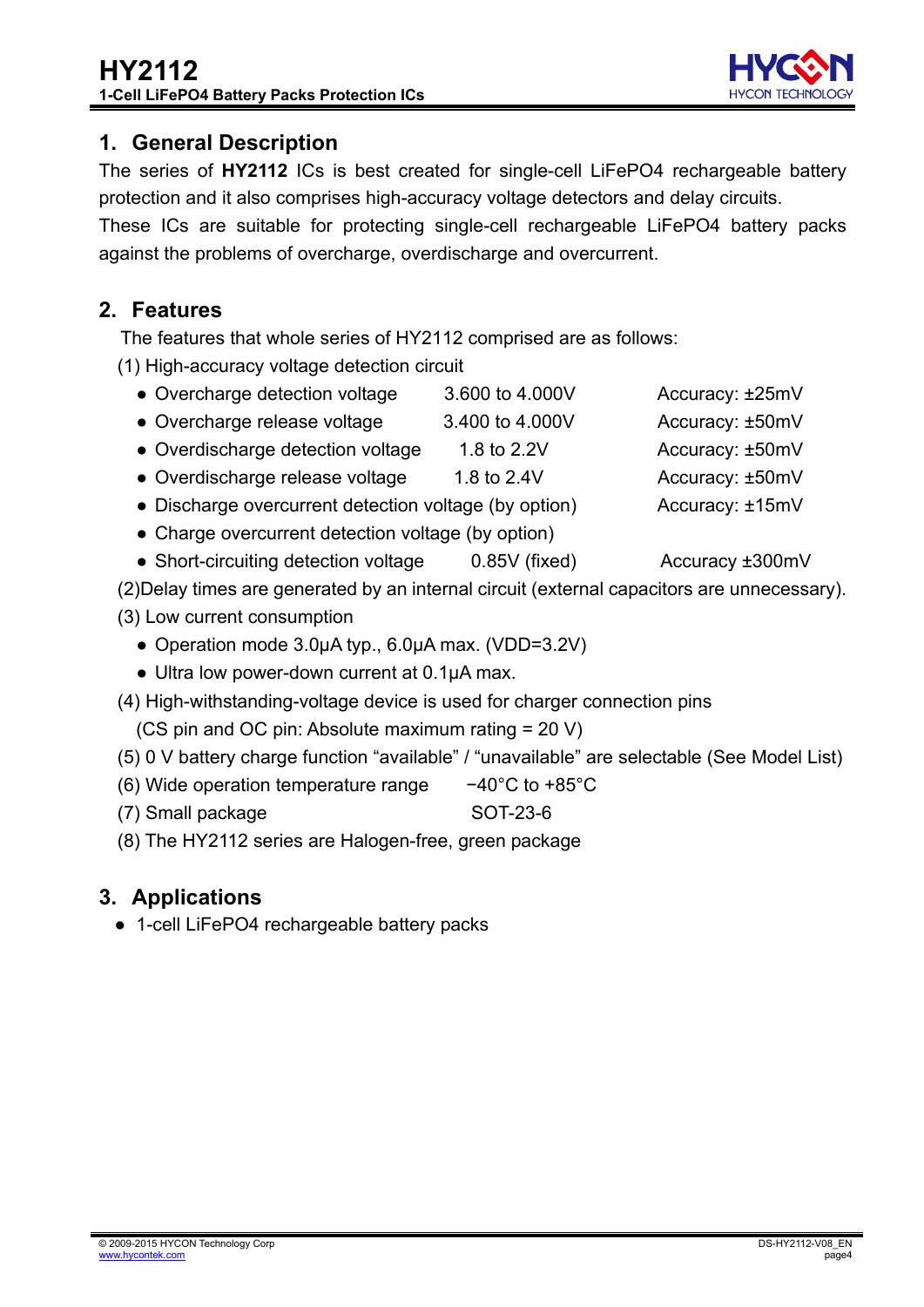

#### <span id="page-4-0"></span>**4. Block Diagram**

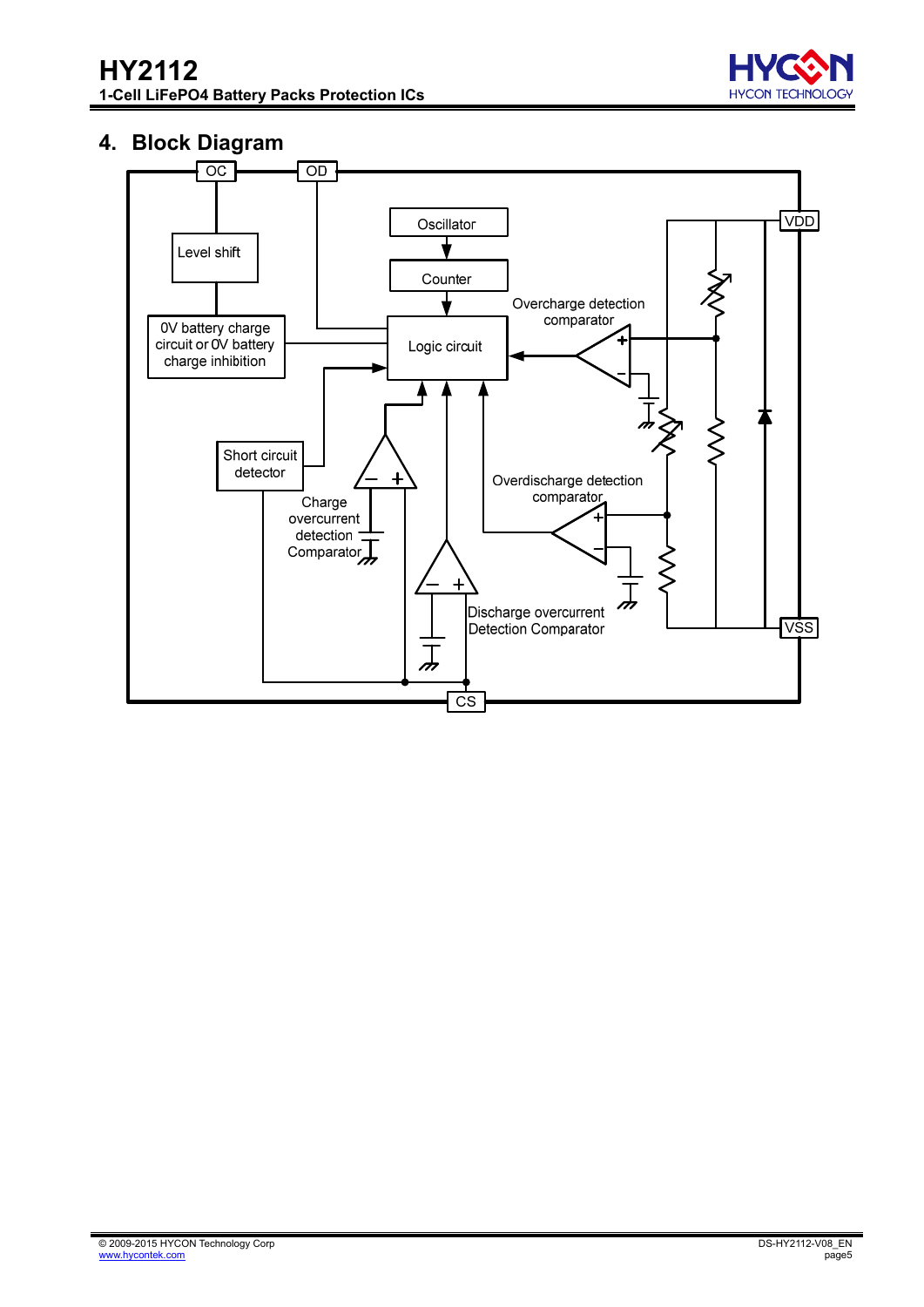

# <span id="page-5-0"></span>**5. Ordering Information**

Product Name Define



Sequentially set from A to Z

# <span id="page-5-1"></span>**6. Model List**

#### **Table 1 Model list**

| Model            | Overcharge<br>detection<br>voltage | Overcharge<br>release<br>voltage | Overdischarge<br>detection<br>voltage | Overdischarge<br>release<br>voltage | <b>Discharge</b><br>overcurrent<br>detection<br>voltage | Overcharge<br>overcurrent<br>detection<br>voltage | 0V<br>battery<br>charge<br>function |
|------------------|------------------------------------|----------------------------------|---------------------------------------|-------------------------------------|---------------------------------------------------------|---------------------------------------------------|-------------------------------------|
|                  | $V_{\text{CU}}$                    | $V_{CR}$                         | Voi                                   | <b>V<sub>DR</sub></b>               | <b>V</b> <sub>DIP</sub>                                 | <b>V<sub>CIP</sub></b>                            | $V_{0CH}$                           |
| <b>HY2112-AB</b> | $3.75 \pm 0.025$ V                 | $3.60 \pm 0.05$ V                | $2.10+0.05V$                          | $2.30\pm0.05V$                      | $100\pm15$ mV                                           | $-200\pm30$ mV                                    | available                           |
| <b>HY2112-BB</b> | $3.75 \pm 0.025$ V                 | $3.60 \pm 0.05$ V                | $2.10+0.05V$                          | $2.30\pm0.05V$                      | $150\pm15$ mV                                           | $-200\pm30$ mV                                    | available                           |
| <b>HY2112-CB</b> | $3.75 \pm 0.025$ V                 | $3.60 \pm 0.05$ V                | $2.10+0.05V$                          | $2.30\pm0.05V$                      | 200±15mV                                                | $-200\pm30$ mV                                    | available                           |
| <b>HY2112-EB</b> | $3.90\pm0.025$ V                   | $3.75 \pm 0.05$ V                | $2.10\pm0.05V$                        | $2.30\pm0.05V$                      | 200±15mV                                                | $-200\pm30$ mV                                    | available                           |
| <b>HY2112-GB</b> | $3.75 \pm 0.025$ V                 | $3.25 \pm 0.05$ V                | $1.825 \pm 0.05$ V                    | $2.37 \pm 0.05$ V                   | $100\pm15$ m $V$                                        | $-100\pm20$ mV                                    | available                           |
| <b>HY2112-HB</b> | $3.65 \pm 0.025$ V                 | $3.45 \pm 0.05$ V                | $2.50\pm0.05V$                        | $3.00 \pm 0.05$ V                   | 200±15mV                                                | $-250\pm50$ mV                                    | available                           |

**Remark:** Please contact our sales office for the products with detection voltage value other than those specified above.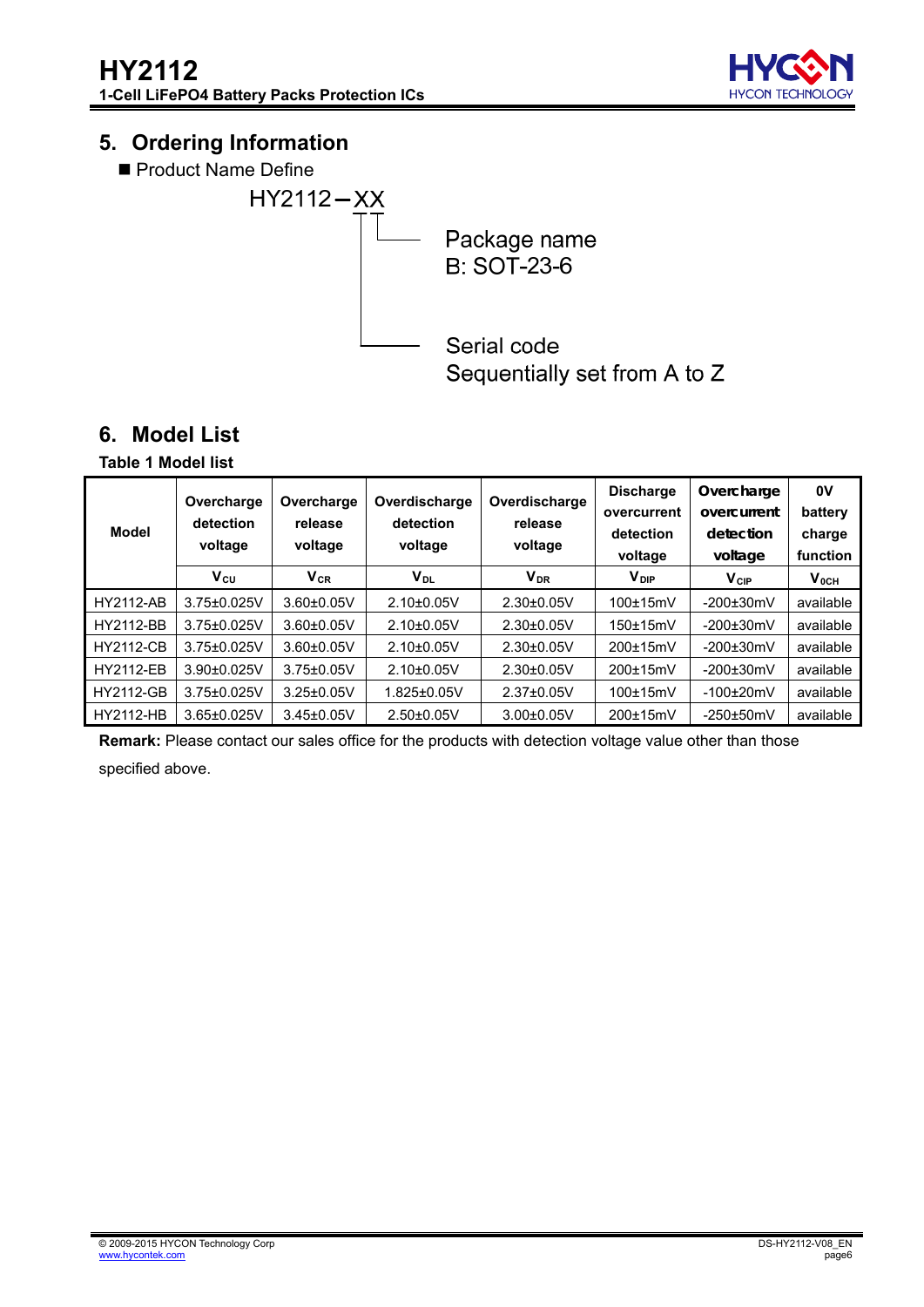

# <span id="page-6-0"></span>**7. Pin Configuration and Package Marking Information**

| Pin No. | Symbol         | <b>Description</b>                               |  |  |  |  |  |
|---------|----------------|--------------------------------------------------|--|--|--|--|--|
|         | OD.            | MOSFET gate connection pin for discharge control |  |  |  |  |  |
| 2       | CS             | Input pin for current sense, charger detect pin  |  |  |  |  |  |
| 3       | OC             | MOSFET gate connection pin for charge control    |  |  |  |  |  |
| 4       | N <sub>C</sub> | No connection.                                   |  |  |  |  |  |
| 5       | VDD            | Power supply pin                                 |  |  |  |  |  |
| 6       | VSS            | Ground pin                                       |  |  |  |  |  |



- 12: Product Name
- XB: Serial code and Package name
- XXXX:Date code

# <span id="page-6-1"></span>**8. Absolute Maximum Ratings**

**Table 3 Absolute Maximum Ratings** (VSS=0V, Ta=25°C unless otherwise specified)

| Item                                  | Symbol                       | Rating                | Unit |
|---------------------------------------|------------------------------|-----------------------|------|
| Input voltage between VDD and VSS pin | $V_{DD}$                     | VSS-0.3 to VSS+10     | V    |
| OC output pin voltage                 | $V_{OC}$                     | VDD -20 to VDD +0.3   | V    |
| OD output pin voltage                 | $V_{OD}$                     | VSS-0.3 to VDD $+0.3$ | v    |
| CS input pin voltage                  | $V_{CS}$                     | VDD -20 to VDD +0.3   | v    |
| <b>Operating Temperature Range</b>    | ${\mathsf T}_{\mathsf {OP}}$ | $-40$ to $+85$        | °C   |
| Storage Temperature Range             | $\mathsf{T}_{\texttt{ST}}$   | $-40$ to $+125$       | °C   |
| Power dissipation                     | $P_D$                        | 250                   | mW   |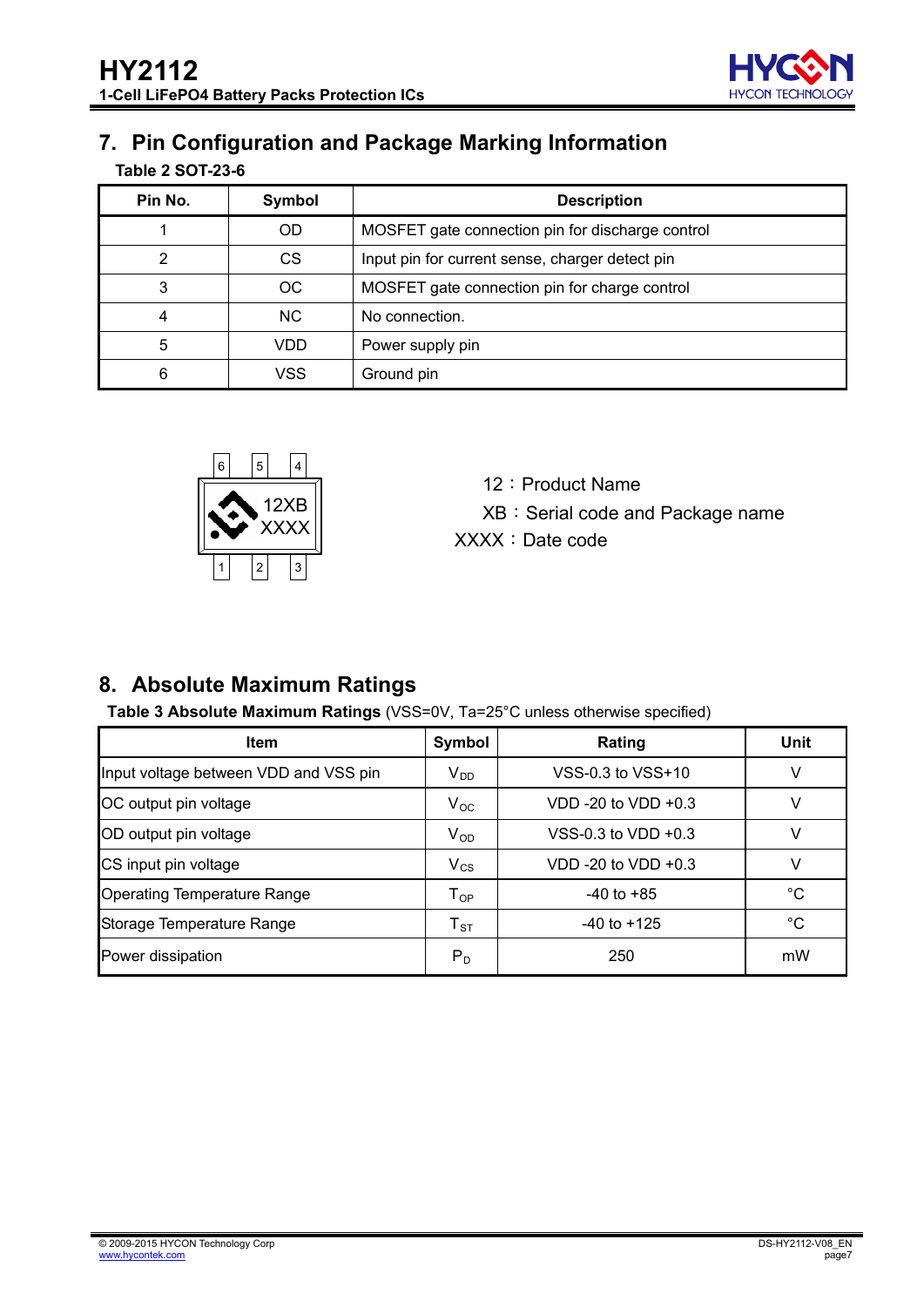

# <span id="page-7-0"></span>**9. Electrical Characteristics**

#### <span id="page-7-1"></span>**9.1. Electrical Characteristics (Except Delay Time Parameter)**

#### **Table 4 Electrical Characteristics** (VSS=0V, Ta=25°C unless otherwise specified)

| Symbol<br><b>Item</b>                             |                         | <b>Condition</b>                                          | Min.                        | Typ.                   | Max.                    | <b>Unit</b> |  |  |  |  |  |
|---------------------------------------------------|-------------------------|-----------------------------------------------------------|-----------------------------|------------------------|-------------------------|-------------|--|--|--|--|--|
| <b>SUPPLY POWER RANGE</b>                         |                         |                                                           |                             |                        |                         |             |  |  |  |  |  |
| Operating voltage between<br>VDD pin and VSS pin  | V <sub>DSOP1</sub>      |                                                           | 1.5                         |                        | 8                       | $\vee$      |  |  |  |  |  |
| Operating voltage between<br>VDD pin and CS pin   | V <sub>DSOP2</sub>      |                                                           |                             |                        | 20                      | $\vee$      |  |  |  |  |  |
|                                                   |                         |                                                           |                             |                        |                         |             |  |  |  |  |  |
| <b>Supply Current</b>                             | l <sub>DD</sub>         | $VDD=3.2V$                                                |                             | 3.0                    | 6.0                     | μA          |  |  |  |  |  |
| Power-Down Current                                | $I_{PD}$                |                                                           |                             |                        | 0.1                     | μA          |  |  |  |  |  |
|                                                   |                         | <b>DETECTION VOLTAGE</b>                                  |                             |                        |                         |             |  |  |  |  |  |
| Overcharge Detection Voltage                      | $V_{\text{CU}}$         | 3.6V to 4.0V adjustable                                   | $V_{\text{CU}}$<br>$-0.025$ | $V_{\text{CU}}$        | $V_{\text{CU}} + 0.025$ | V           |  |  |  |  |  |
| Overcharge Release Voltage                        | $V_{CR}$                | 3.4V to 4.0V adjustable                                   | $V_{CR}$ -0.05              | $V_{CR}$               | $V_{CR}$ +0.05          | V           |  |  |  |  |  |
| Overdischarge Detection<br>Voltage                | $V_{DL}$                | 1.8V to2.2V adjustable                                    | $V_{DL}$ -0.05              | $V_{DL}$               | $V_{DL}$ +0.05          | V           |  |  |  |  |  |
| Overdischarge Release Voltage                     | <b>V<sub>DR</sub></b>   | 1.8V to2.4V adjustable                                    | $V_{DR}$ -0.05              | <b>V<sub>DR</sub></b>  | $V_{DR}$ +0.05          | V           |  |  |  |  |  |
| Discharge Overcurrent<br><b>Detection Voltage</b> | $V_{\text{DIP}}$        |                                                           | $V_{\text{DIP}} - 15$       | $V_{\text{DIP}}$       | $V_{\text{DIP}} + 15$   | mV          |  |  |  |  |  |
|                                                   |                         | $V_{DD} = 3.6V$ ,<br>50mV $<$ V <sub>CIP</sub> $<$ 150mV  | $V_{CIP} - 20$              | $V_{\text{CIP}}$       | $V_{\text{CIP}} + 20$   | mV          |  |  |  |  |  |
| <b>Charge Overcurrent Detection</b><br>Voltage    | $V_{CIP}$               | $VDD=3.6V,$<br>150mV $\leq$ V <sub>CIP</sub> $\leq$ 250mV | $V_{CIP} - 30$              | $V_{CIP}$              | $V_{\text{CIP}} + 30$   | mV          |  |  |  |  |  |
|                                                   |                         | $V_{DD} = 3.6V$ ,<br>V <sub>CIP</sub> ≥250mV              | $V_{CIP} - 50$              | <b>V<sub>CIP</sub></b> | $V_{CIP} + 50$          | mV          |  |  |  |  |  |
| <b>Short Circuit Detection Voltage</b>            | $V_{\text{SIP}}$        | $VDD=3.0V$                                                | 0.55                        | 0.85                   | 1.15                    | V           |  |  |  |  |  |
|                                                   |                         | <b>CONTROL OUTPUT VOLTAGE(OD&amp;OC)</b>                  |                             |                        |                         |             |  |  |  |  |  |
| OD Pin Output "H" Voltage                         | $V_{DH}$                |                                                           | $VDD -0.1$                  | VDD -0.02              | $\blacksquare$          | V           |  |  |  |  |  |
| OD Pin Output "L" Voltage                         | $V_{DL}$                |                                                           |                             | 0.1                    | 0.5                     | V           |  |  |  |  |  |
| OC Pin Output "H" Voltage                         | $V_{CH}$                |                                                           | $VDD -0.1$                  | <b>VDD -0.02</b>       |                         | V           |  |  |  |  |  |
| OC Pin Output "L" Voltage                         | $V_{CL}$                |                                                           |                             | 0.1                    | 0.5                     | V           |  |  |  |  |  |
|                                                   |                         | <b>OV BATTERY CHARGE FUNCTION</b>                         |                             |                        |                         |             |  |  |  |  |  |
| 0V battery charge starting<br>charger voltage     | $V_{OCH}$               | 0V battery charging<br>function "available"               | 1.2                         |                        |                         | V           |  |  |  |  |  |
| 0V battery charge inhibition<br>charger voltage   | <b>V</b> <sub>OIN</sub> | 0V battery charging<br>function "unavailable"             |                             |                        | 0.5                     | V           |  |  |  |  |  |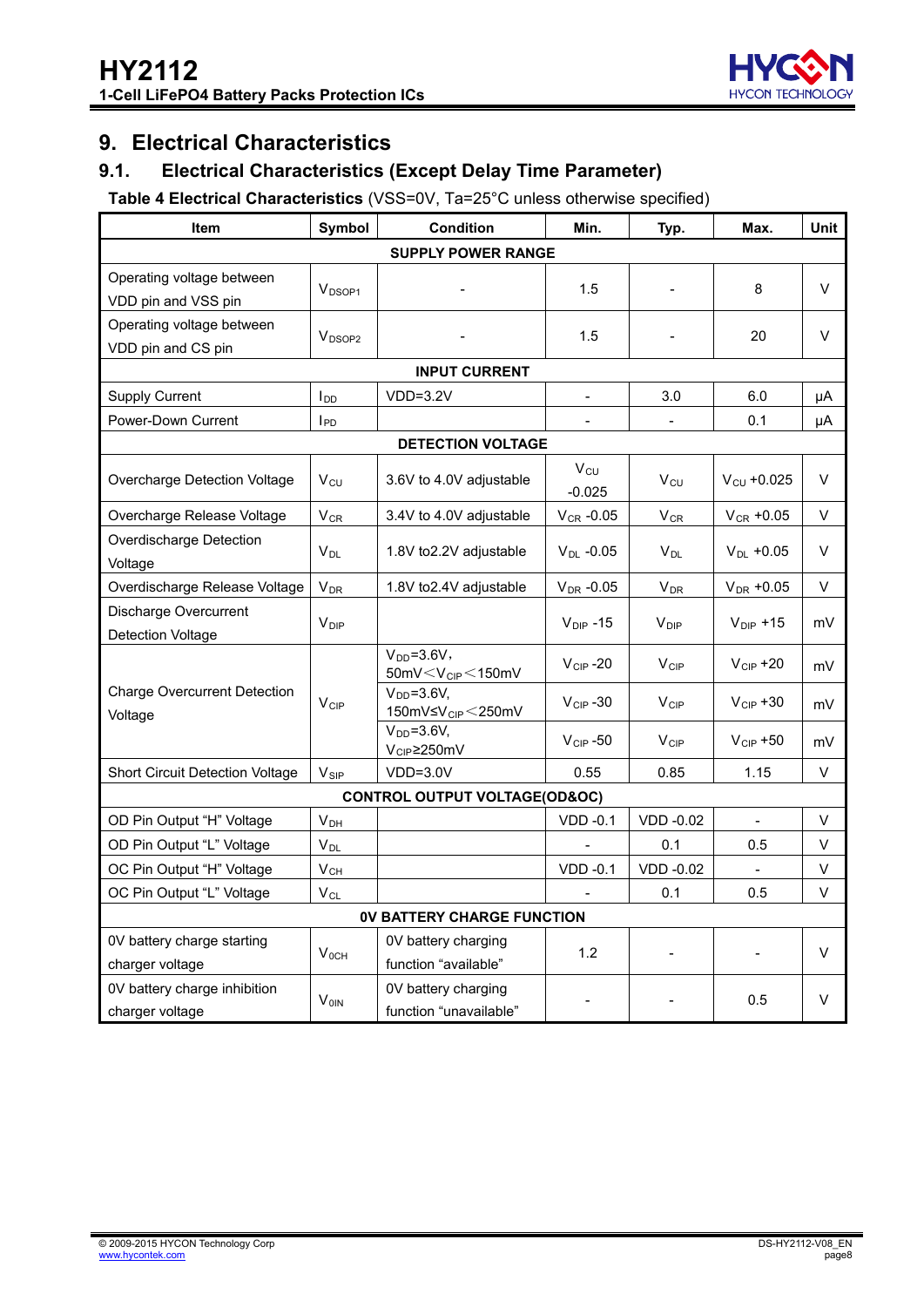

#### <span id="page-8-0"></span>**9.2. Delay Time Combination**

#### **Table 5 Delay Time Parameter Combination of HY2112-AB, HY2112-BB, HY2112-CB, HY2112-EB,**

#### **HY2112-GB**

| <b>Item</b>                          | Symbol                               | <b>Condition</b>                   | Min. | Typ. | Max. | Unit |  |  |  |  |  |
|--------------------------------------|--------------------------------------|------------------------------------|------|------|------|------|--|--|--|--|--|
| Delay Time (Ta= $25^{\circ}$ C)      |                                      |                                    |      |      |      |      |  |  |  |  |  |
| Overcharge Delay Time                | $\mathsf{T}_{\mathsf{OC}}$           | $VDD=3.2V\rightarrow 4.0V$         | 1000 | 1300 | 1600 | ms   |  |  |  |  |  |
| Overdischarge Delay Time             | $\mathsf{T}_{\mathsf{OD}}$           | $V_{DD} = 3.2 V \rightarrow 1.6 V$ | 115  | 145  | 175  | ms   |  |  |  |  |  |
| Discharge Overcurrent Delay Time     | ${\mathsf T}_{\mathsf D\mathsf P}$   | $V_{DD} = 3.2V$ , CS=0.4V          | 9    | 12   | 15   | ms   |  |  |  |  |  |
| <b>Charge Overcurrent Delay Time</b> | $\mathsf{T}_{\textsf{CIP}}$          | $V_{DD} = 3.2V$ , CS=-0.4V         | 6    | 8    | 10   | ms   |  |  |  |  |  |
| <b>Short Circuit Delay Time</b>      | $\mathsf{\tau}_{\textsf{\tiny SIP}}$ | $V_{DD} = 3.0V$ , CS=1.3V          | 200  | 300  | 400  | us   |  |  |  |  |  |

#### **Table 6 Delay Time Parameter Combination of HY2112-HB**

| <b>Item</b>                          | Symbol                             | <b>Condition</b>                 | Min. | Typ. | Max. | Unit |  |  |  |  |  |
|--------------------------------------|------------------------------------|----------------------------------|------|------|------|------|--|--|--|--|--|
| Delay Time (Ta= $25^{\circ}$ C)      |                                    |                                  |      |      |      |      |  |  |  |  |  |
| Overcharge Delay Time                | l oc                               | $VDD=3.2V\rightarrow 4.0V$       | 700  | 1000 | 1300 | ms   |  |  |  |  |  |
| Overdischarge Delay Time             | $\mathsf{\tau}_{\mathsf{OD}}$      | $V_{DD} = 3.2V \rightarrow 1.6V$ | 115  | 145  | 175  | ms   |  |  |  |  |  |
| Discharge Overcurrent Delay Time     | ${\mathsf T}_{\operatorname{DIP}}$ | $V_{DD} = 3.2V$ , CS=0.4V        | 18   | 24   | 30   | ms   |  |  |  |  |  |
| <b>Charge Overcurrent Delay Time</b> | $\mathsf{T}_{\mathsf{CIP}}$        | $V_{DD} = 3.2V$ , CS=-0.4V       | 12   | 16   | 20   | ms   |  |  |  |  |  |
| <b>Short Circuit Delay Time</b>      | SIP                                | $V_{DD} = 3.0V$ , CS=1.3V        | 200  | 300  | 400  | μs   |  |  |  |  |  |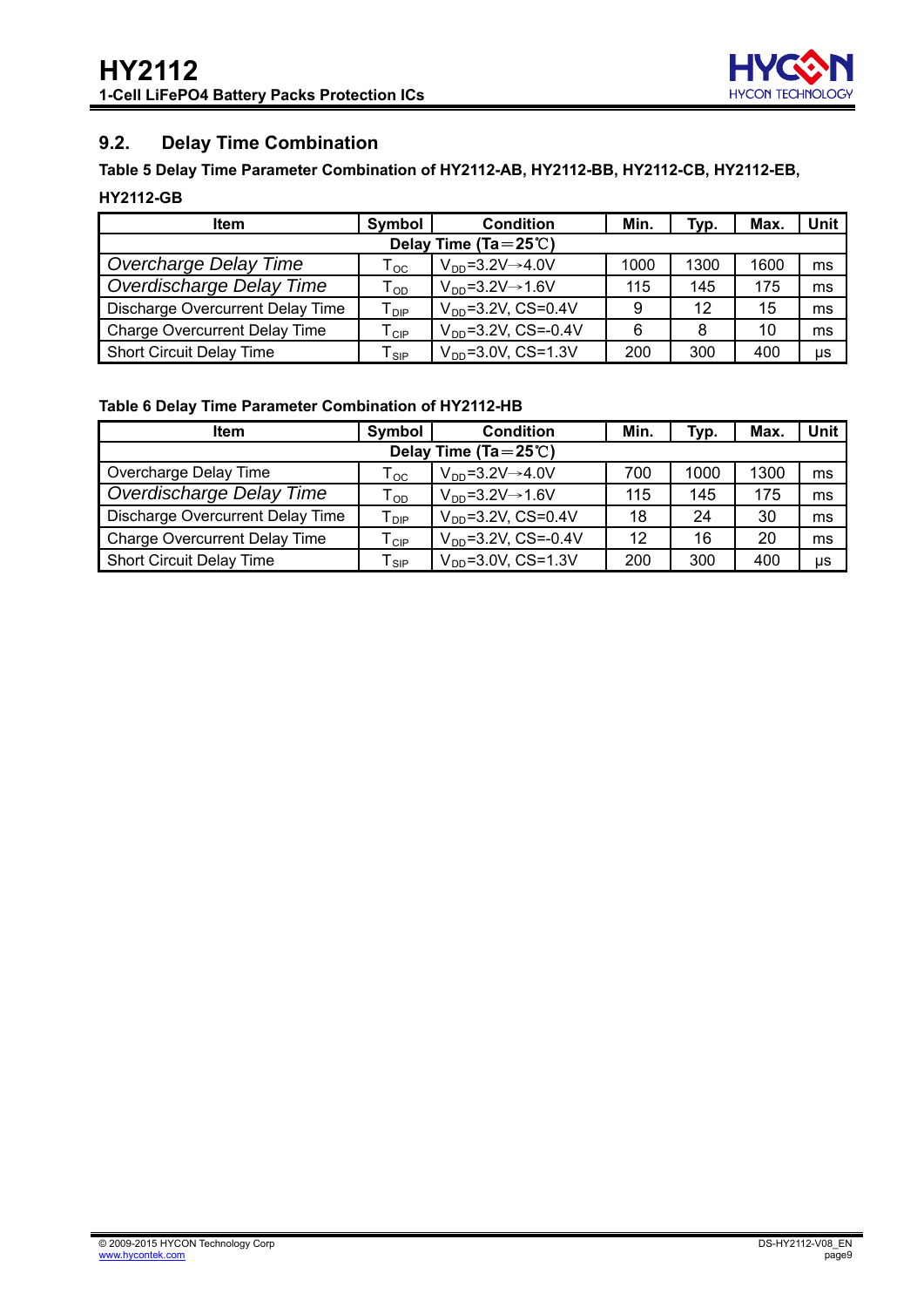

# <span id="page-9-0"></span>**10. Example of Battery Protection IC Connection**



| Symbol         | <b>Device Name</b> | <b>Purpose</b>                                                   | Min.                     | Typ.        | Max.        | Remark |
|----------------|--------------------|------------------------------------------------------------------|--------------------------|-------------|-------------|--------|
| R <sub>1</sub> | Resistor           | Limiting current, stabilize VDD<br>and strengthen ESD protection | $100\Omega$              | $100\Omega$ | $470\Omega$ | $*1$   |
| R <sub>2</sub> | Resistor           | Limiting current                                                 | $300\Omega$              | $2k\Omega$  | $2k\Omega$  | *2     |
| C <sub>1</sub> | Capacitor          | Stabilizing VDD                                                  | $0.01\mu F$              | $0.1\mu F$  | $1.0 \mu F$ | *3     |
| M1             | N-MOSFET           | Discharge control                                                |                          |             |             | *4     |
| M <sub>2</sub> | N-MOSFET           | Charge control                                                   | $\overline{\phantom{0}}$ |             |             | *5     |

- **\***1. R1 should be as small as possible to avoid lowering the overcharge detection accuracy due to current consumption. When a charger is connected in reversed, the current flows from the charger to the IC. At this time, if R1 is connected to high resistance, the voltage between VDD pin and VSS pin may exceed the absolute maximum rating.
- \*2. If R2 has a resistance higher than 2kΩ, the charging current may not be cut when a high-voltage charger is connected. Please select as large a resistance as possible to prevent current when a charger is connected in reversed.
- \*3. C1 will stabilize the supply voltage of VDD, the value of C1 should be equal to or more than 0.01μF.
- \*4. If a FET with a threshold voltage equal to or higher than the overdischarge detection voltage is applied, discharging may be stopped before overdischarge is detected.
- \*5. If the withstanding voltage between the gate and source is lower than the charger voltage, the FET may be destroyed.

#### **Caution**:

- 1. The above constants may be changed without notice, please download the most up-to-date datasheet on our website. [http://www.hycontek.com](http://www.hycontek.com/)
- 2. It is advised to perform thorough evaluation and test if peripheral devices need to be adjusted.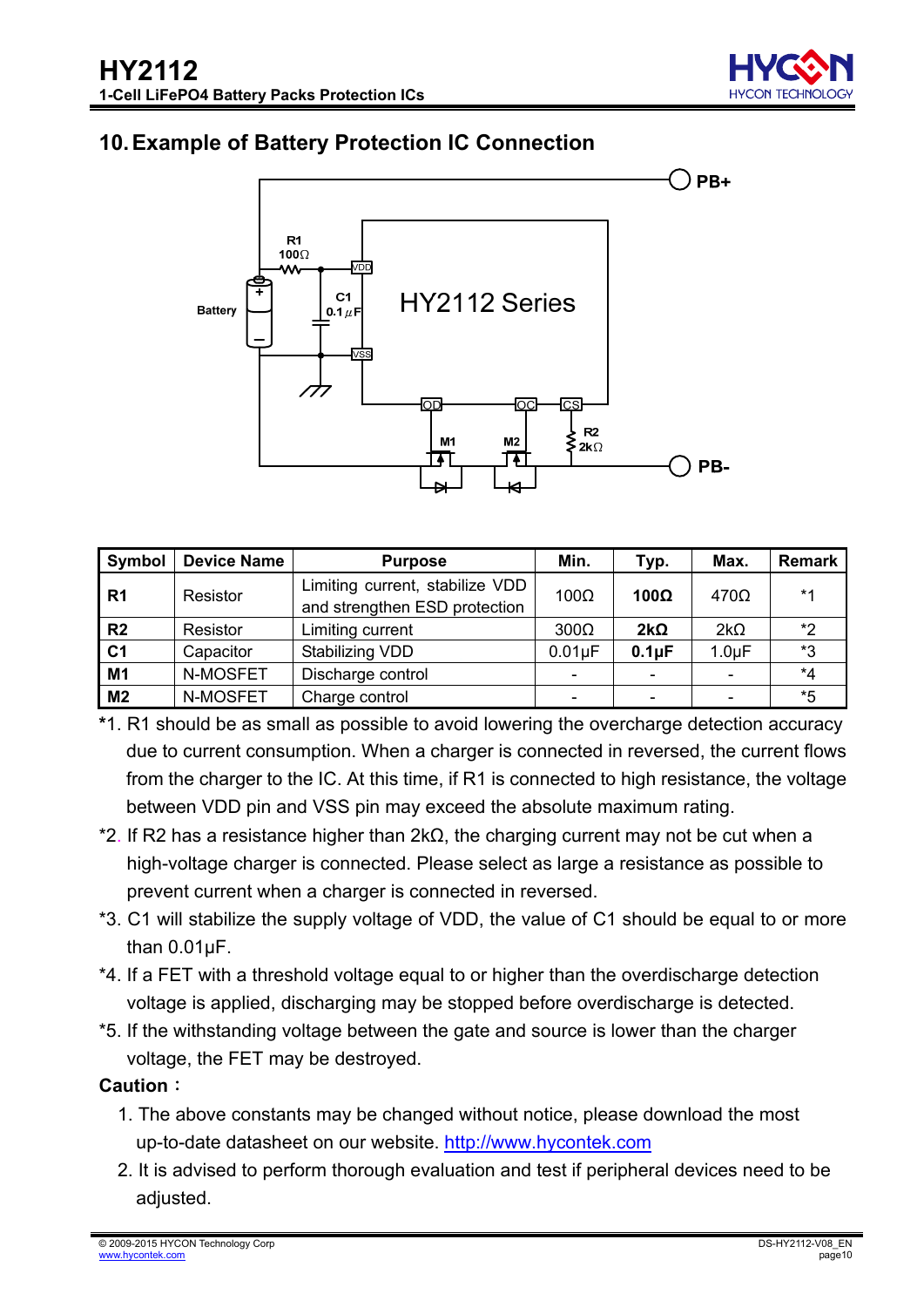

# <span id="page-10-0"></span>**11. Description of Operation**

#### <span id="page-10-1"></span>**11.1. Normal Status**

This IC monitors the voltage of the battery connected between the VDD pin and VSS pin and the voltage difference between the CS pin and VSS pin to control charging and discharging.

For ICs that equipped with discharge overcurrent detection voltage  $(V_{\text{DIP}})$ , when battery voltage is above overdischarge detection voltage  $(V_{DL})$  and under overcharge detection voltage ( $V_{\text{C1}}$ ) and CS pin voltage is under discharge overcurrent detection voltage ( $V_{\text{DIP}}$ ), the OD and OC pin will output high potential difference, to turn both charging and discharging control MOSFET on. This condition is called "Normal Status". Under this condition, charging and discharging can both be carried out freely.

**Notice: Discharging may not be enacted when the battery is first time connected. To regain normal status, CS and VSS PIN must be shorted or the charger must be connected.** 

#### <span id="page-10-2"></span>**11.2. Overcharge Status**

Under normal status, as soon as the battery voltage becomes higher than the overcharge detection voltage  $(V_{\text{CU}})$  during charging and the detection continues longer than the overcharge detection delay time (T<sub>oc</sub>), the **HY2112 Series** will turn the charging control MOSFET off (OC pin) to stop charging .This condition is called "Overcharge Status".

The overcharge status can be released by two following cases:

Condition: disconnected charger

(1) The voltage of the battery cell is equal to or lowers than the overcharge release voltage  $(V_{CR})$  due to self-discharge.

(2) When the load is connected, the discharge current will pass through parasitical diode of charging control MOSFET. At this time, CS pin will detect "Diode forward voltage drop". When CS pin voltage rises higher than discharge overcurrent detection voltage ( $V_{\text{DIP}}$ ) and battery voltage lowers than overcharge detection voltage  $(V<sub>CU</sub>)$ , the overcharge status will be released and back to normal status.

#### **Caution:**

(1) When a charger still is being connected to batteries that entered into overcharge status, even the battery voltage falls lowers than overcharge release voltage ( $V_{CR}$ ), the overcharge status cannot be released. The overcharge status will be released when the CS pin voltage ascends higher than Charger Overcurrent detection Voltage ( $V_{CP}$ ) by removing the charger.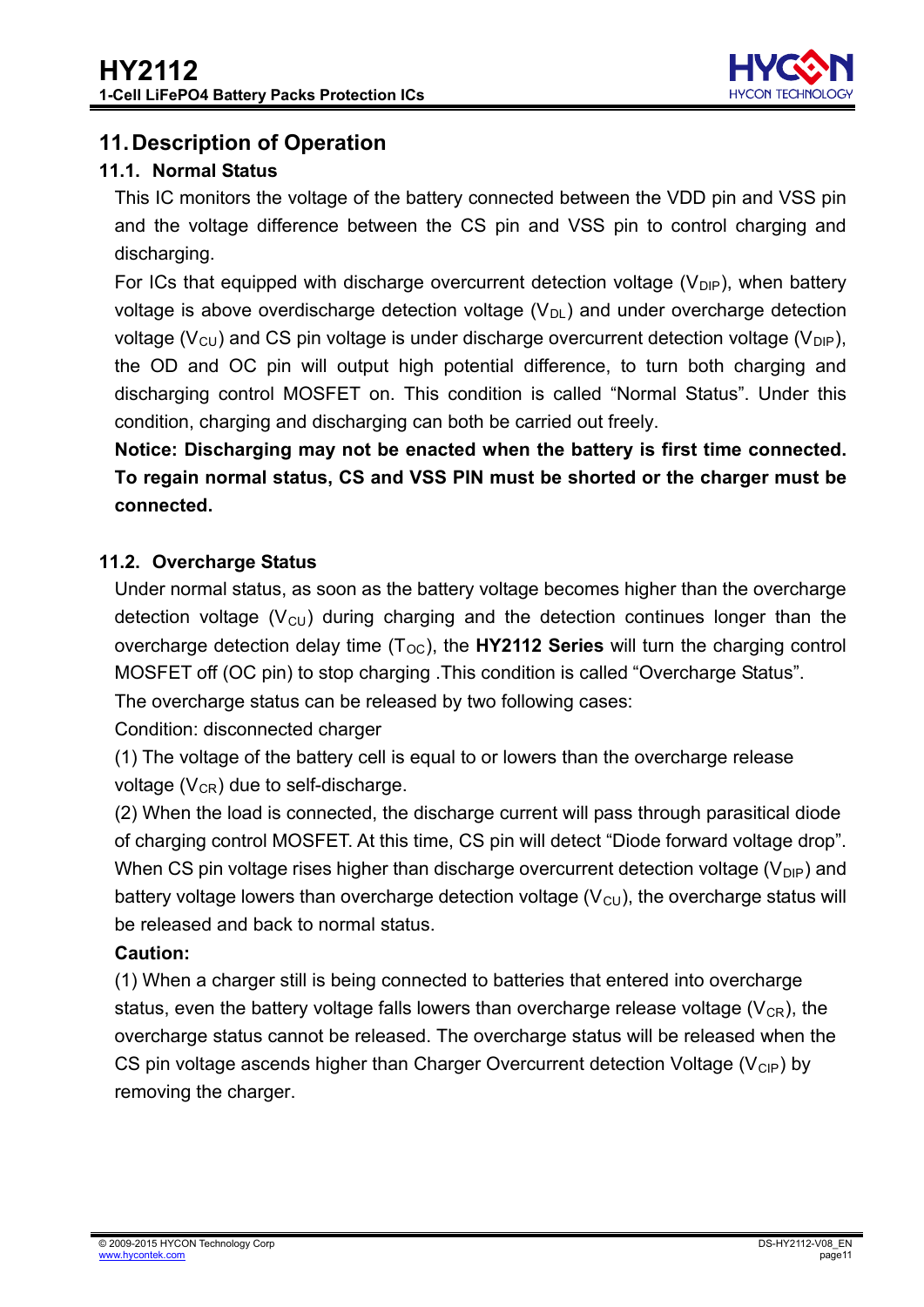

#### <span id="page-11-0"></span>**11.3. Overdischarge Status**

When the battery voltage falls below than that of overdischarge detection voltage ( $V_{\text{DL}}$ ) during discharging in normal status and the detection continues longer than the overdischarge detection delay time  $(T<sub>OD</sub>)$ , the **HY2112 Series** will turn the discharging control MOSFET off (OD pin) so as to stop discharging. This condition is called "Overdischarge Status".

When the MOSFET is off, CS pin voltage is pulled high by internal resistor to VDD in the IC. At this time, the power consumption is reduced to minimum. This condition is called the "Sleep Mode".

The overdischarge status (OD pin) will be released by two cases:

(1) When CS pin voltage is equal to or lower than the charger overcurrent detection voltage ( $V_{\text{CIP}}$ ) by charging and the VDD pin voltage is higher than  $V_{\text{DI}}$  voltage.

(2) When CS pin voltage is equal to or higher than the charger overcurrent detection voltage ( $V_{\text{CIP}}$ ) by charging and the VDD pin voltage is higher than  $V_{\text{DR}}$  voltage.

#### <span id="page-11-1"></span>**11.4. Charger Detection Status**

Under normal condition, the **HY2112** continuously monitors the discharge current by sensing the voltage of CS pin. If the voltage of CS pin exceeds the overcurrent detection voltage (V<sub>DIP</sub>) and the condition lasts beyond the overcurrent delay time (T<sub>DIP</sub>), discharging will be suspended by turning off the discharge control MOSFET (OD pin). This condition is called "Discharge Overcurrent Status".

Once the CS pin voltage surpasses short circuit detection voltage  $(V_{\text{SIP}})$  and this status lasts beyond short circuit delay time  $(T_{\text{SIP}})$ , discharging will be suspended by turning off the discharge control MOSFET (OD pin). This condition is called "Short Circuit Status".

When the impedance between PB+ and PB- is higher than discharge overcurrent and short circuit release impedance, the discharge overcurrent status and short circuit status will be released and back to normal operation status. In addition, if the impedance between PB+ and PB- is less than discharge overcurrent and short circuit release impedance, CS pin voltage descends below than overcurrent detection voltage ( $V_{\text{DIP}}$ ) after the charger is being connected, discharge overcurrent status and short circuit status will be released and back to normal operation status.

#### **Caution:**

(1) If the charger is connected incautiously in reversed, the current direction is the same as discharge current in the circuit. If CS pin voltage goes higher than overcurrent detection voltage  $(V_{\text{DIP}})$ , it will enter into discharge overcurrent protection status to block out in-circuit current.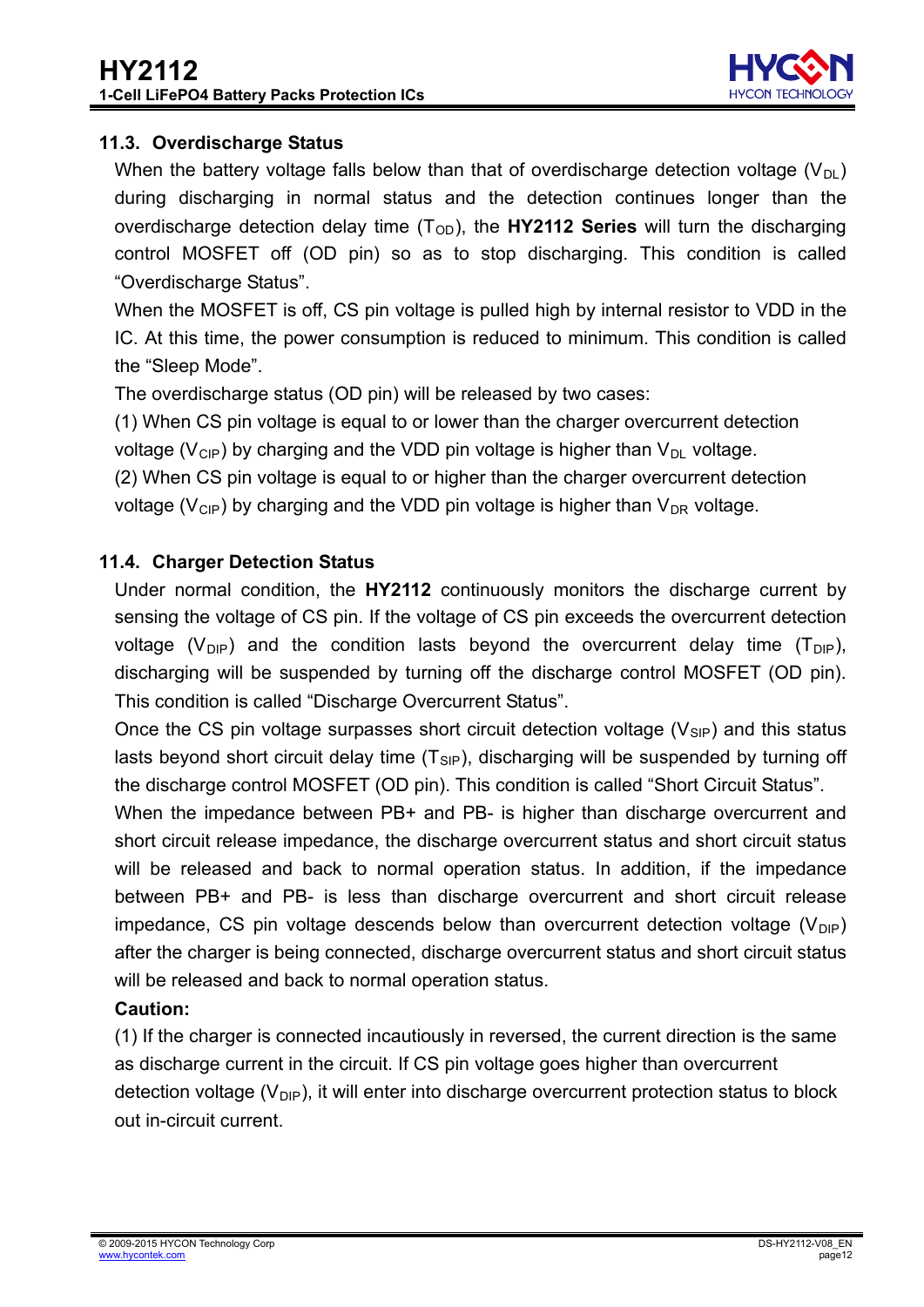

#### <span id="page-12-0"></span>**11.5. Discharge Overcurrent Status (Discharge Overcurrent & Short Circuit)**

When CS pin voltage lowers than charge overcurrent detection voltage( $V_{\text{CP}}$ ) and this status lasts longer than charge overcurrent delay time( $T<sub>ClP</sub>$ ) during charge process of batteries under normal operation, OC pin voltage output will change from high potential to low potential. At this time, MOSFET (OC pin) is disabled and charge stopped. This status is called "Charge Overcurrent Status".

If CS pin voltage increases higher than charge overcurrent detection voltage( $V_{\text{CIP}}$ ) by disconnecting charger after enter charge overcurrent status, the charge overcurrent status will be released and restore to normal operation mode.

#### <span id="page-12-1"></span>**11.6. 0V Battery Charging Function "Available"**

This function is used to recharge a connected battery which voltage is 0V due to self-discharge. When the 0V battery charge starting charger voltage  $(V_{0CH})$  or a higher voltage is applied between the battery+ (PB+) and battery- (PB-) pins by connecting a charger, the charging control MOSFET gate is fixed to the VDD pin voltage.

When the voltage between the gate and the source of the charging control MOSFET becomes equal to or higher than the turn on voltage due to the charger voltage, the charging control MOSFET is turned on to initiate charging. At this time, the discharging control MOSFET is off and the charging current flows through the internal parasitic diode .in the discharging control MOSFET. When the battery voltage becomes equal to or higher than overdischarge detection voltage  $(V_{DL})$ , the **HY2112 series** will enter into the normal status.

#### **Caution:**

(1) Some battery providers do not recommend charging for a completely self-discharged battery. Please ask the battery provider to determine whether to enable or prohibit the 0V battery charging function.

#### <span id="page-12-2"></span>**11.7. 0V Battery Charging Function "Unavailable"**

When a battery which is internally short-circuited (0V battery) is connected, the unavailable 0V charging function will prohibit recharging. When the battery voltage equals to the 0V battery charge inhibition battery voltage  $(V_{01N})$  or lower, the charging control MOSFET gate is fixed to the PB- pin voltage to prohibit charging. When the battery voltage equals to the OV battery charge inhibition battery voltage( $V_{0IN}$ ) or higher, charging can be implemented.

#### **Caution:**

(1) Some battery providers do not recommend charging for a completely self-discharged battery. Please ask the battery provider to determine whether to enable or prohibit the 0V battery charging function.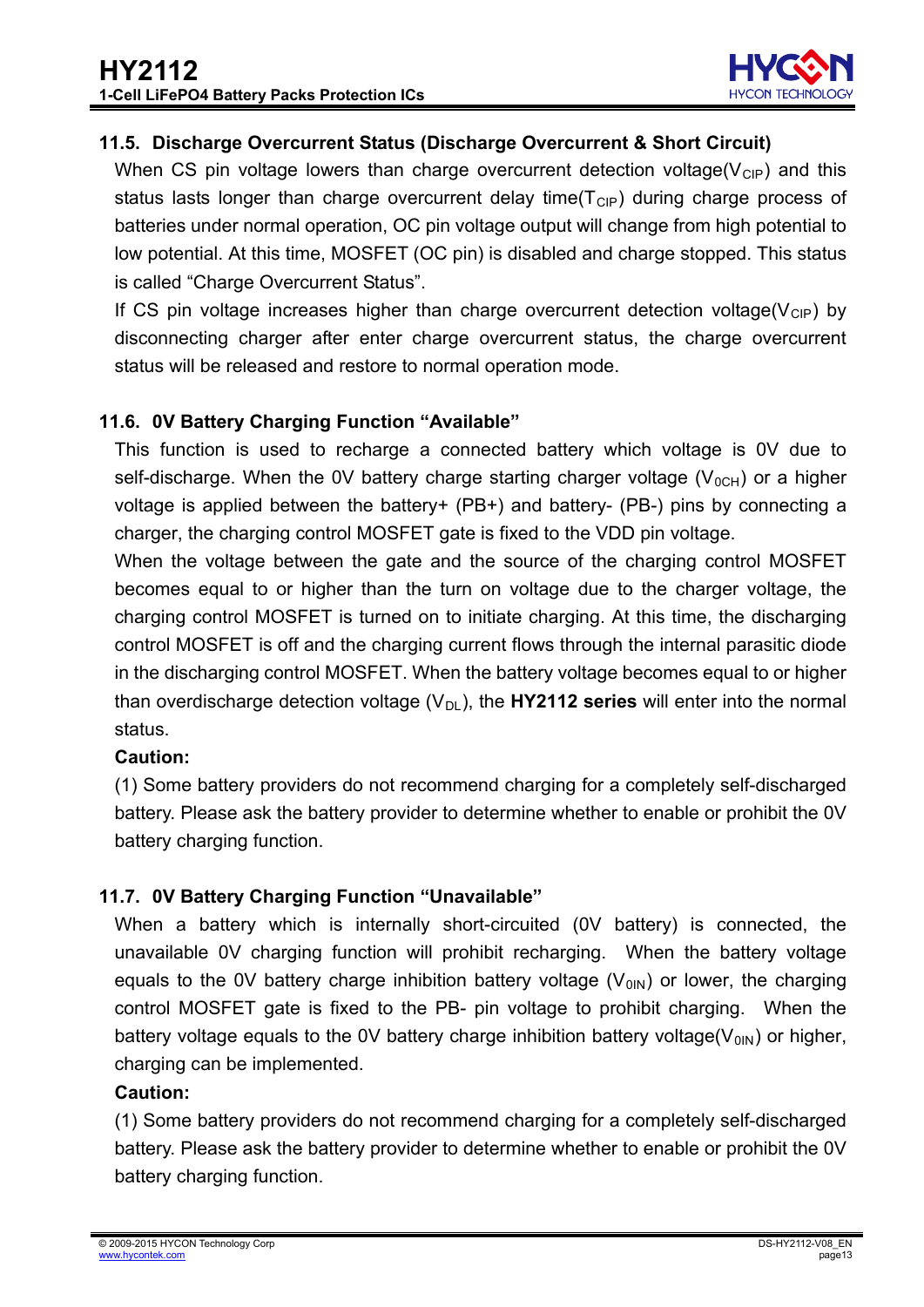

# <span id="page-13-0"></span>**12. Package information**

# <span id="page-13-1"></span>**12.1. SOT-23-6**

**NOTE:** All dimensions are in millimeters.



| <b>SYM</b>      |                        | <b>ALL DIMENSIONS IN</b><br><b>MILLIMETERS</b> |                |
|-----------------|------------------------|------------------------------------------------|----------------|
| <b>BOL</b>      | <b>MINIMUM</b>         | <b>NOMINAL</b>                                 | <b>MAXIMUM</b> |
| A               |                        | 1.30                                           | 1.40           |
| A <sub>1</sub>  | 0                      |                                                | 0.15           |
| A2              | 0.90                   | 1.20                                           | 1.30           |
| þ               | 0.30                   |                                                | 0.50           |
| b <sub>1</sub>  | 0.30                   | 0.40                                           | 0.45           |
| b2              | 0.30                   | 0.40                                           | 0.50           |
| C               | 0.08                   |                                                | 0.22           |
| c <sub>1</sub>  | 0.08                   | 0.13                                           | 0.20           |
| D               |                        | 2.90 BSC                                       |                |
| E               |                        | 2.80 BSC                                       |                |
| E1              |                        | 1.60 BSC                                       |                |
| е               |                        | 0.95 BSC                                       |                |
| e1              |                        | 1.90 BSC                                       |                |
| L               | 0.30                   | 0.45                                           | 0.60           |
| L1              |                        | 0.60 REF                                       |                |
| $\overline{L2}$ |                        | 0.25 BSC                                       |                |
| R               | 0.10                   |                                                |                |
| R <sub>1</sub>  | 0.10                   |                                                | 0.25           |
| $\theta$        | $\overline{0^{\circ}}$ | $4^{\circ}$                                    | $8^{\circ}$    |
| $\theta$ 1      | $5^{\circ}$            |                                                | $15^\circ$     |
| $\theta$ 2      | $5^{\circ}$            |                                                | $15^{\circ}$   |





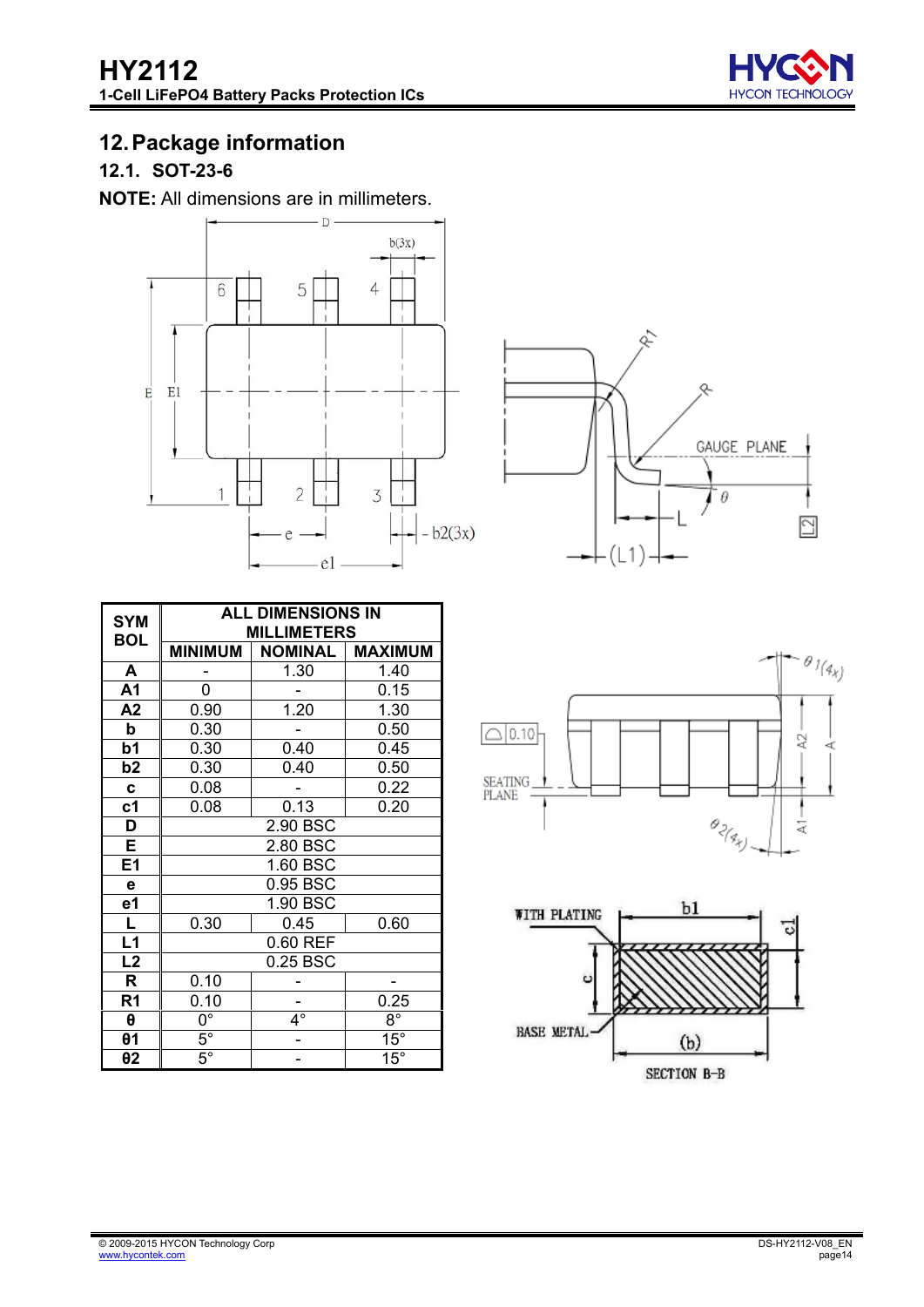

# <span id="page-14-0"></span>**13. Tape & Reel Information**

<span id="page-14-1"></span>**13.1. Tape & Reel Information---SOT-23-6**(**Type 1**)

**Unit : mm**.

**13.1.1. Reel Dimensions** 



#### **13.1.2. Carrier Tape Dimensions**



| <b>SYMBOLS</b>                                                                              | Reel<br><b>Dimensions</b> |     |      | <b>Carrier Tape Dimensions</b> |                |                |                |                       |           |            |      |      |  |
|---------------------------------------------------------------------------------------------|---------------------------|-----|------|--------------------------------|----------------|----------------|----------------|-----------------------|-----------|------------|------|------|--|
|                                                                                             | Α                         | W1  | A0   | B <sub>0</sub>                 | K <sub>0</sub> | P <sub>0</sub> | P <sub>1</sub> | P <sub>2</sub>        | Е         | F          | D0   | W    |  |
| Spec.                                                                                       | 178                       | 9.0 | 3.30 | 3.20                           | 1.50           | 4.00           | 4.00           | 2.00                  | 1.75      | 3.50       | 1.50 | 8.00 |  |
| $+1.50/-0$ ± 0.10 $\pm 0.10$ + $\pm 0.10$  <br>$±0.10$ $±0.10$  <br>$\pm 0.50$<br>Tolerance |                           |     |      |                                |                | ±0.05          |                | $\pm 0.10$ $\pm 0.05$ | $+0.1/-0$ | $\pm 0.20$ |      |      |  |

Note: 10 Sprocket hole pitch cumulative tolerance is ±0.20mm.

#### **13.1.3. Pin1 direction**

$$
\left(\begin{array}{ccccccccc}\n0 & 0 & 0 & 0 & 0 & 0 & 0 & 0 \\
\hline\n0 & 0 & 0 & 0 & 0 & 0 & 0 & 0 \\
\hline\n0 & 0 & 0 & 0 & 0 & 0 & 0 \\
\hline\n0 & 0 & 0 & 0 & 0 & 0 & 0 \\
\hline\n0 & 0 & 0 & 0 & 0 & 0 & 0 \\
\hline\n0 & 0 & 0 & 0 & 0 & 0 & 0 \\
\hline\n0 & 0 & 0 & 0 & 0 & 0 & 0 \\
\hline\n0 & 0 & 0 & 0 & 0 & 0 & 0 \\
\hline\n0 & 0 & 0 & 0 & 0 & 0 & 0 \\
\hline\n0 & 0 & 0 & 0 & 0 & 0 & 0 \\
\hline\n0 & 0 & 0 & 0 & 0 & 0 & 0 \\
\hline\n0 & 0 & 0 & 0 & 0 & 0 & 0 \\
\hline\n0 & 0 & 0 & 0 & 0 & 0 & 0 \\
\hline\n0 & 0 & 0 & 0 & 0 & 0 & 0 \\
\hline\n0 & 0 & 0 & 0 & 0 & 0 & 0 \\
\hline\n0 & 0 & 0 & 0 & 0 & 0 & 0 \\
\hline\n0 & 0 & 0 & 0 & 0 & 0 & 0 \\
\hline\n0 & 0 & 0 & 0 & 0 & 0 & 0 \\
\hline\n0 & 0 & 0 & 0 & 0 & 0 & 0 \\
\hline\n0 & 0 & 0 & 0 & 0 & 0 & 0 \\
\hline\n0 & 0 & 0 & 0 & 0 & 0 & 0 \\
\hline\n0 & 0 & 0 & 0 & 0 & 0 & 0 \\
\hline\n0 & 0 & 0 & 0 & 0 & 0 & 0 \\
\hline\n0 & 0 & 0 & 0 & 0 & 0 & 0 \\
\hline\n0 & 0 & 0 & 0 & 0 & 0 & 0 \\
\hline\n0 & 0 & 0 & 0 & 0 & 0 & 0 \\
\hline\n0 & 0 & 0 & 0 & 0 & 0 & 0 \\
\hline\n0 & 0 & 0 & 0 & 0 & 0 & 0 \\
\hline\n0 & 0 & 0 & 0 & 0 & 0 & 0 \\
\hline\n0 & 0 & 0 & 0 & 0 & 0 & 0 \\
\hline\n0 & 0 & 0 & 0 & 0 & 0 & 0 \\
\h
$$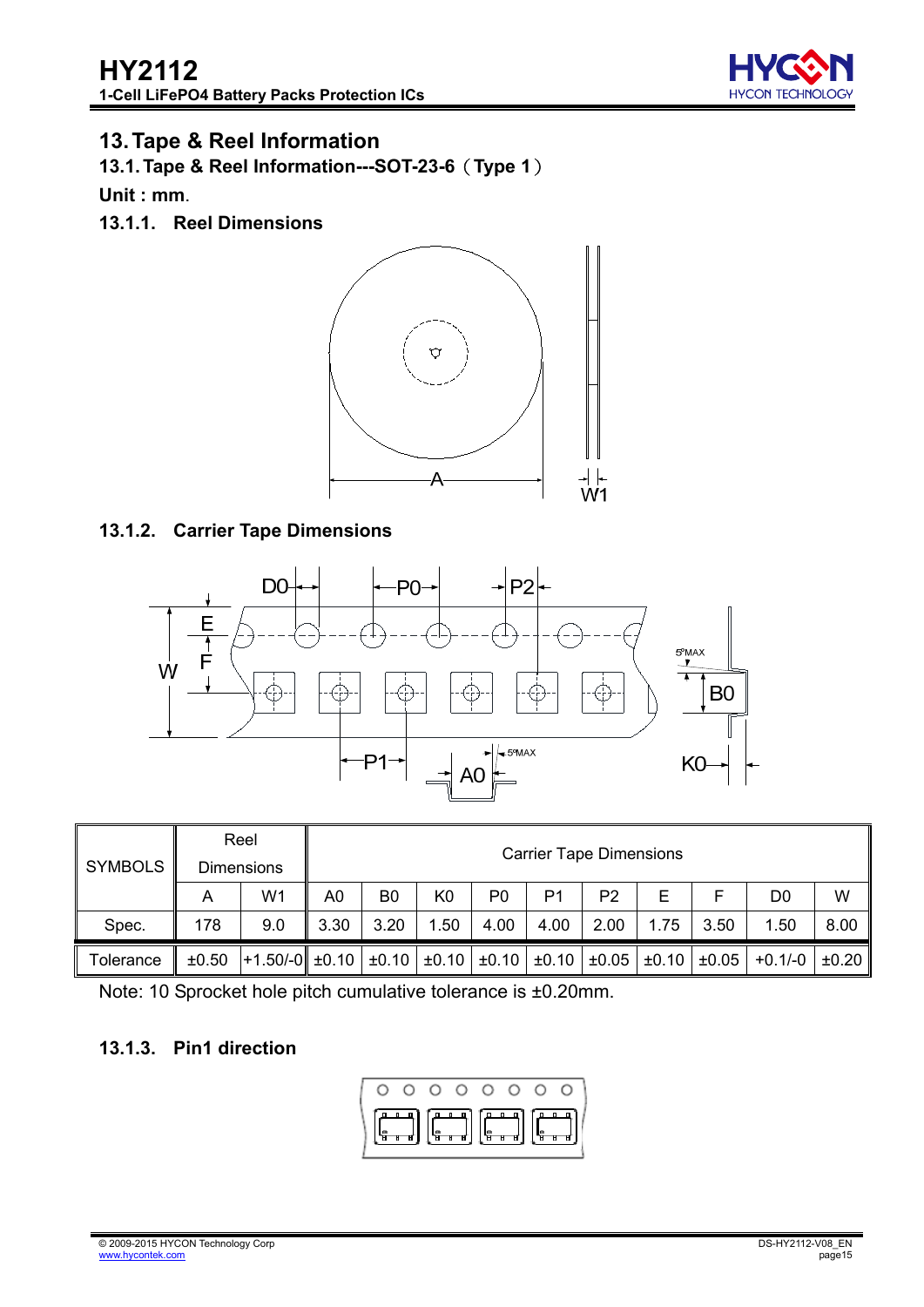

# <span id="page-15-0"></span>**13.2.Tape & Reel Information---SOT-23-6 (Type 2)**

**Unit : mm**.

**13.2.1. Reel Dimensions** 



#### **13.2.2. Carrier Tape Dimensions**



|                |       | Reel              | <b>Carrier Tape Dimensions</b> |                |                                                        |                |                |                |                       |      |                |               |
|----------------|-------|-------------------|--------------------------------|----------------|--------------------------------------------------------|----------------|----------------|----------------|-----------------------|------|----------------|---------------|
| <b>SYMBOLS</b> |       | <b>Dimensions</b> |                                |                |                                                        |                |                |                |                       |      |                |               |
|                | А     | W <sub>1</sub>    | A0                             | B <sub>0</sub> | K <sub>0</sub>                                         | P <sub>0</sub> | P <sub>1</sub> | P <sub>2</sub> | Е                     |      | D <sub>0</sub> | W             |
| Spec.          | 178   | 9.4               | 3.17                           | 3.23           | 1.37                                                   | 4.00           | 4.00           | 2.00           | 1.75                  | 3.50 | 1.55           | 8.00          |
| Tolerance      | ±2.00 | ±1.50             |                                |                | $\pm 0.10$ $\pm 0.10$ $\pm 0.10$ $\pm 0.10$ $\pm 0.10$ |                |                | $\pm 0.05$     | $\pm 0.10$ $\pm 0.05$ |      | $\pm 0.05$     | $+0.30/-0.10$ |

Note: 10 Sprocket hole pitch cumulative tolerance is ±0.20mm.

#### **13.2.3. Pin1 direction**